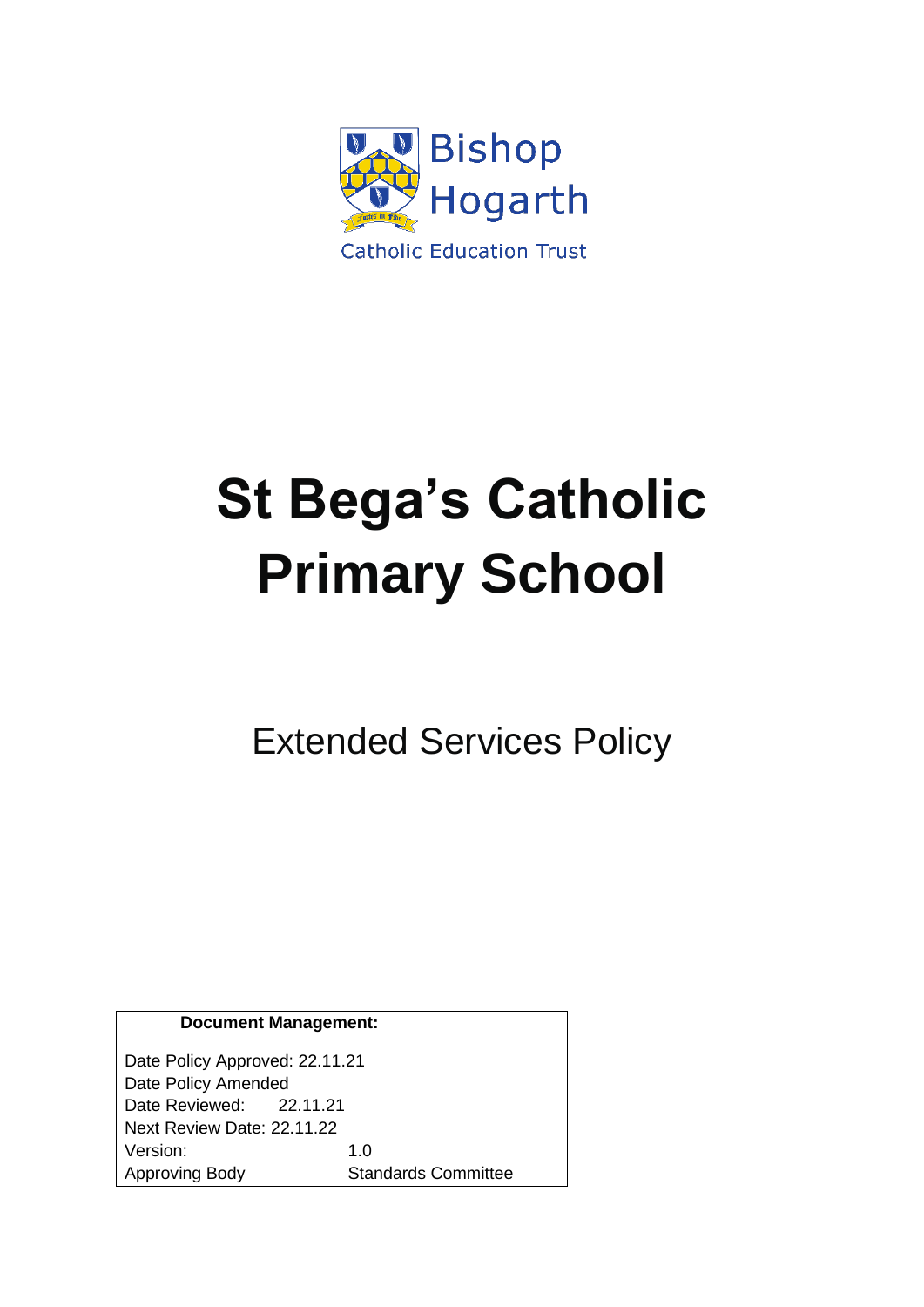# **Statement of intent**

St Bega's Catholic Primary School believes in creating a safe, welcoming and stimulating environment for all the children in its care. The school believes that a safe social atmosphere helps children of all ages to develop their social skills and confidence.

In order to help and support parents, the school aims to provide an affordable and convenient wraparound service. Breakfast and After-school Clubs are made available to children aged 4 to 11, allowing parents more flexibility with their working hours.

The clubs cater for up to 30 children at a time, ensuring that there is a staff to child ratio of 1:15 at all times.

Wraparound and extra-curricular clubs and activities, may include provision by external providers – appropriate safeguarding procedures will be followed with regards to these.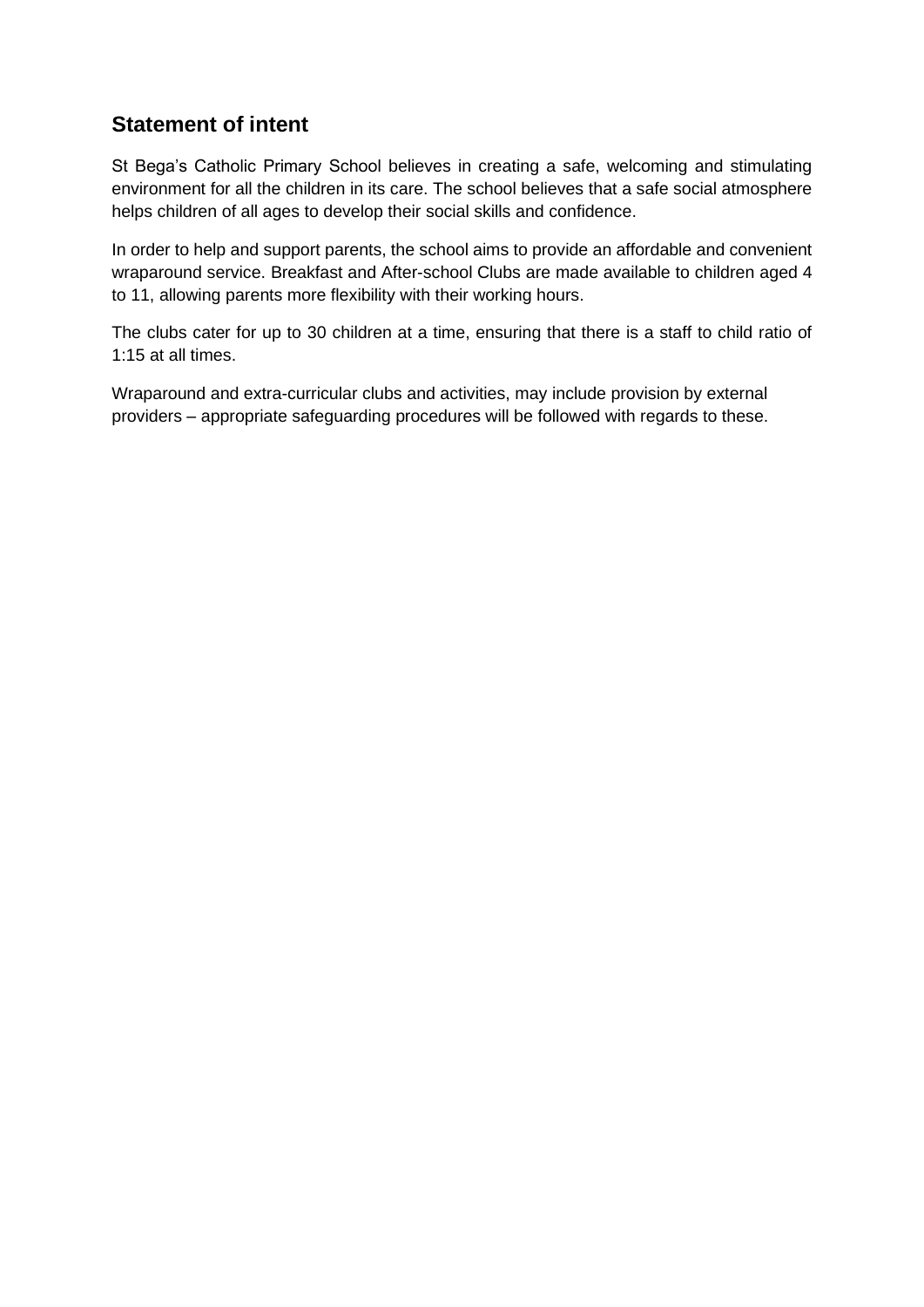# **1. Legal framework**

- 1.1. This policy has due regard to relevant legislation including, but not limited to, the following:
	- The Health and Safety at Work etc Act 1974
	- The Children Act 2004
	- The Equality Act 2010
	- The Children and Families Act 2014
- 1.2. This policy has due regard to national guidance including, but not limited to, the following:
	- DfE (2018) 'Health and safety: responsibilities and duties for schools'
	- DfE (2020) 'Keeping children safe in education'
	- DfE (2016) 'Wraparound and holiday childcare'
- 1.3. This policy is used in conjunction with the following school policies and procedures:
	- o Supporting Pupils with Medical Conditions Policy
	- o First Aid Policy
	- o Complaints Procedures Policy
	- o Health and Safety Policy
	- o Student Behaviour and Discipline Policy
	- o Fire Evacuation Plan

#### **2. Wraparound care**

- 2.1. Wraparound childcare is defined as childcare provided before and after school which runs until 6pm or later.
- 2.2. Parents have the right to request that the school considers the provision of wraparound and holiday childcare for children in reception up to Year 6.
- 2.3. Where there is demand, the school may provide wraparound childcare services for children under the age of 5-years-old, but it is not obliged to do so.
- 2.4. The charges for wraparound and holiday childcare will be broadly cost neutral. Any profit that the school makes from providing these services will be reinvested in the service or in the school.
- 2.5. The process for handling requests from parents is as follows: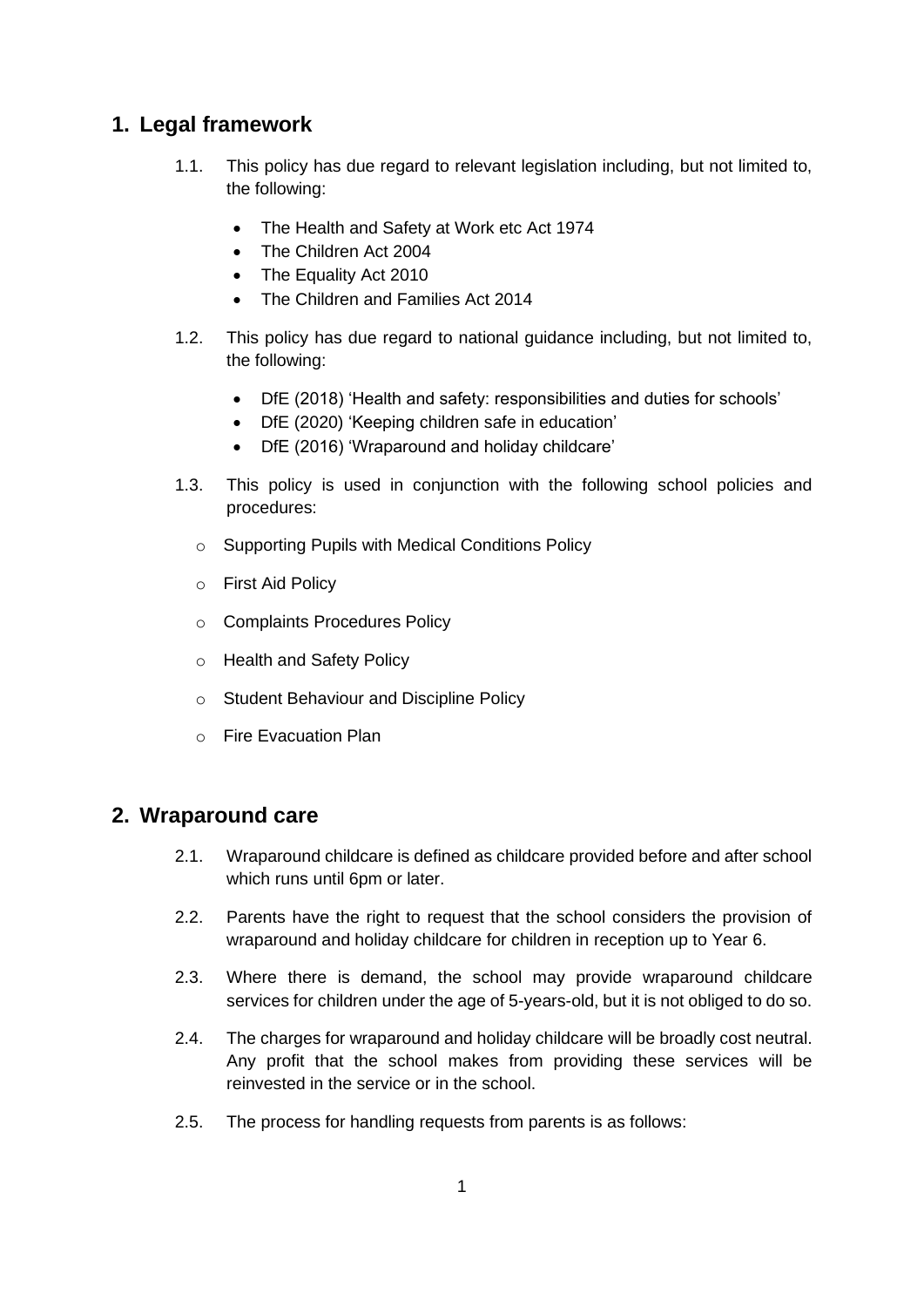- Parents are informed of their right to request wraparound and holiday childcare, the timetable for the process and the correct process they are expected to follow when making requests.
- Parents are informed of the threshold for considering requests this is five requests.
- The demand for a childcare service is calculated.
- Where the threshold is reached, the headteacher will discuss with the LA and consult with the Local Governing Committee and The Trust to decide whether the school will provide the service.
- Within eight weeks from the count of the number of requests, parents are informed of the school's decision, including the number of requests received and the reasons behind the decision.
- 2.6. Parents may exercise their right to request that the school considers the provision of childcare during the first two weeks of every term; requests made outside of this time period are not considered.
- 2.7. Parents are advised to submit written requests or emails describing the type of service they require, the times of day when the provision is required and the age of their children.
- 2.8. All requests from parents are recorded and dated, and stored in the main office in accordance with the school's Data Protection Policy.
- 2.9. The school is permitted to refuse to provide the service only under the following circumstances:
	- There is a lack of a suitable space.
	- There is a lack of demand from parents.
	- The school is unable to make arrangements with partner organisations.
	- A similar service is already available and can be used without difficulty.
	- The school has been placed in special measures.
- 2.10. Where the school opts to provide the service, parents are informed of the allocation of places during the third week of every term.
- 2.11. If the school is unable to provide the service, parents are signposted to the local Family Information Service for up-to-date information about alternative childcare services in the area.

#### **3. Roles and responsibilities**

- 3.1. The Local Governing Committee will:
	- Maintain strategic oversight of how the 'right to request' process is working.
	- Provide support to the headteacher in deciding whether the school should provide new childcare services.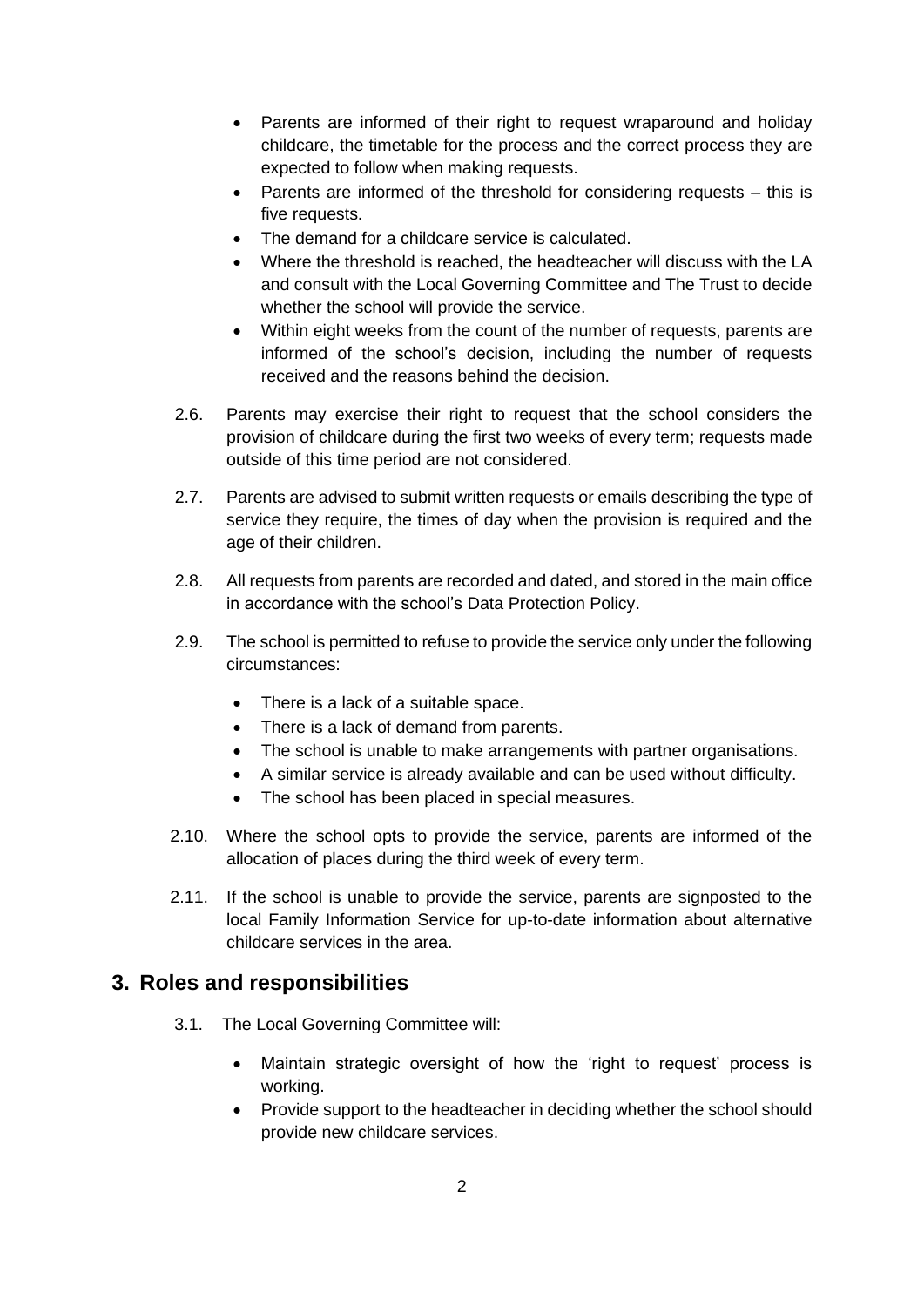- Ensure that child protection and safeguarding policies and procedures are updated to reflect any childcare provision provided by the school.
- Hold the headteacher and school admin to account for the performance of the childcare services.
- 3.2. The Headteacher will:
	- Discuss with The Trust and consult with the governing board about the viability of any new childcare service.
	- Work with the Trust to recruit any additional staff required for the childcare service and line manage the childcare service's staff.
	- Report to the governing board and The Trust on the performance of the childcare service.
	- Manage any complaints relating to the childcare service.
	- Determine the financial viability and practicalities of any new childcare service and offer evidence-based recommendations to the Trust as to whether the school should provide the service and how it should be delivered i.e. in-house, blended or externally-run.
	- Ensure that the appropriate risk assessments have been undertaken in respect of the childcare service.
- 3.3. The School Admin Officer will:
	- Ensure that the appropriate insurance is in place for any new childcare service.
	- Ensure that any reasonable adjustments are made to allow disabled children access to the childcare service.

For In-house provision the Admin Officer will also:

- Ensure that employment contracts are revised for school staff working at the childcare service.
- Implement an appropriate payment system for the childcare service.
- Purchase materials and equipment for the childcare service.
- Market the childcare service on various channels.
- Maintain financial records for the childcare service.
- Review and update facilities management policies and procedures to ensure that they cover the childcare service, e.g. cleaning, maintenance and security.

For Blended and externally-run provision the School Admin Officer will also:

- Assess prospective childcare providers and offer evidence-based recommendations to the as to which would be the most suitable.
- Ensure that the provider is registered with Ofsted.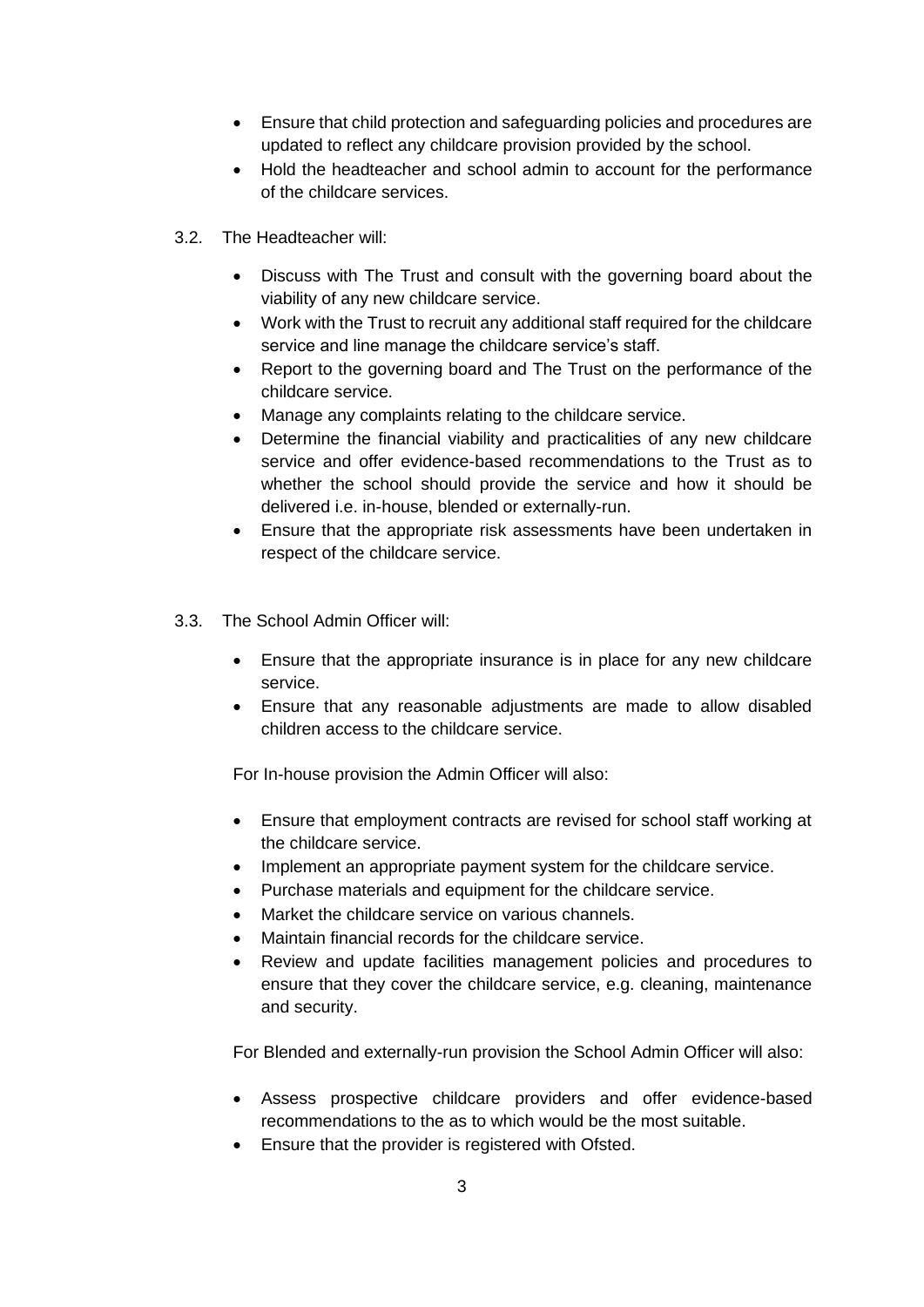- Manage contracts, including putting in place the appropriate service level agreements, break clauses, and exit strategies with external providers.
- 3.4. The SENCO will:
	- Ensure that staff working at the childcare service consider the needs of children with SEND when planning their activities to prevent discrimination, promote equality of opportunity and foster positive relations.
	- For an In-house provision, review and update existing equal opportunities policies to reflect any new childcare service, and then ensure that the service and its staff adhere to those policies and procedures.
	- For blended and externally run provision, ensure that providers have clear equal opportunities policies and procedures in place.
- 3.5. The Designated Safeguarding Lead will:

For an In-house provision:

- Review and update existing child protection and safeguarding policies and procedures to reflect any new childcare service, and then ensure that the service and its staff adhere to those policies and procedures.
- Ensure that any additional staff (both paid and volunteers) recruited for the childcare service complete an enhanced DBS (with barred list) check before they care for children.

For blended and externally run provision:

- Ensure that providers have clear policies and procedures in place to safeguard children.
- Obtain written confirmation from the external provider confirming that enhanced DBS (with barred list) certificates have been obtained for staff working at the childcare service.

# **4. Dealing with requests from external childcare providers**

- 4.1. The school records all requests from providers, informing them of the timetable for processing requests. The school adheres to the following steps:
	- A meeting is arranged with the provider to discuss their proposal
	- The demand for the provision is established
	- The practicalities of establishing the provision are identified
- 4.2. Requests from providers who already offer childcare services to the school are considered.
- 4.3. The school assesses whether the current providers can establish the provision, and then reviews the proposal in the same manner as other requests.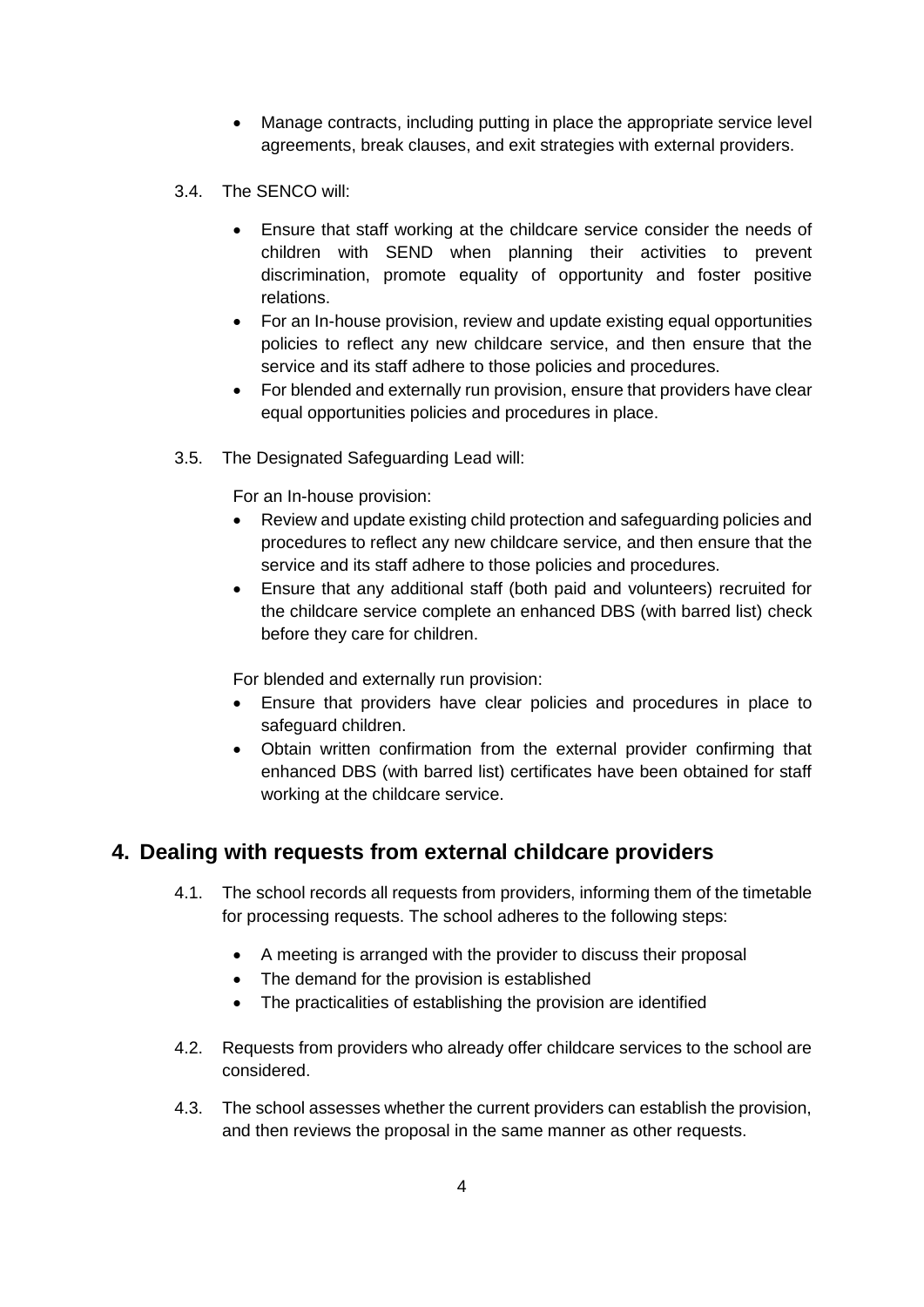- 4.4. The school is permitted to reject a proposal from a childcare provider under the following circumstances:
	- The provision is unsuitable
	- The information provided is insufficient
	- Value for money cannot be guaranteed
	- The quality of the provision is inadequate
	- There is a lack of capability to deliver the provision
- 4.5. The school informs the external provider of their decision within eight weeks of the submission of the proposal.
- 4.6. When the school accepts a proposal, they agree a plan with the external provider which describes how the provision will be established.
- 4.7. The school ensures that a clear framework is established for the delivery of the provision, which includes the following information:
	- Aims and objectives
	- A description of the childcare service
	- Pricing information
	- Arrangements for marketing and informing parents

#### **5. Admissions and fees**

- 5.1. The school has a first come, first served policy for admissions to wraparound services. When all the places have been filled, new applications are placed on a waiting list.
- 5.2. The pupil premium may be used to enable disadvantaged pupils to access wraparound and holiday childcare.
- 5.3. The staff to child ratio for our school's wraparound services is 1:15. When activities involve leaving the school premises, this ratio changes to 1:10.
- 5.4. Parents are required to complete and return the following forms before children attend the clubs:
	- Registration form
	- Medical form
	- Parent Agreement
	- Booking form
	- Photo permission form
- 5.5. The standard daily fee for attending the breakfast club is £3, the after-school care club is £4 per hour and the following conditions are also in place:
	- All fees must be paid weekly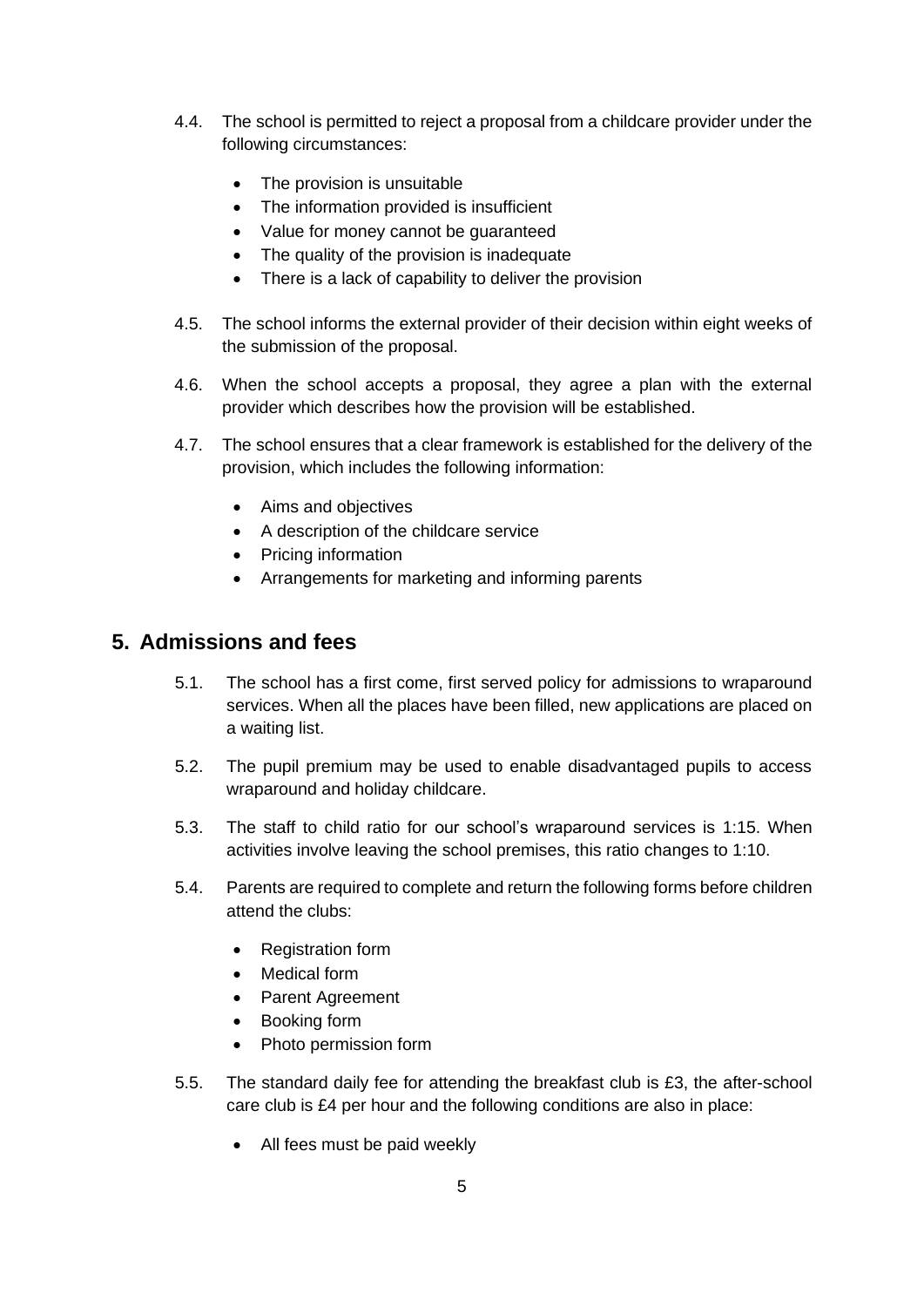- No place will be given without prior payment
- The clubs accept childcare vouchers
- Fees are charged if attendance is booked, and the child does not attend
- There is a fee of £10 for the repeated late collection of children

#### **6. Extracurricular clubs and activities**

- 6.1. All clubs are available to a mix of age groups, ensuring that pupils are given the opportunity to interact with others who have similar interests, rather than always being with classmates or small groups.
- 6.2. Extracurricular clubs e.g. Football Club, Performing Arts Club etc are provided free of charge, except for the cost of personal or specialist equipment.
- 6.3. All clubs and activities follow a first come, first served policy in relation to admissions. When all the places have been filled, new applications are placed on a waiting list.
- 6.4. Extracurricular clubs are organised, managed, and conducted in accordance with the school's existing policies.
- 6.5. Pupils partaking in the club/activity are registered at the beginning and end of the session in order to ensure that nobody is missing.
- 6.6. All extracurricular clubs and activities follow the same procedures and protocols as the school's extended services.
- 6.7. Whilst clubs and activities are being conducted, the designated member of staff leading the extracurricular club is responsible for the safety and welfare of all pupils.
- 6.8. Appropriately trained members of staff partake in clubs and activities where SEND provision is needed.
- 6.9. Extracurricular clubs do not discriminate against pupils with SEND.

# **7. Arrivals and departures**

7.1. The school is fully committed to the safety and security of all the children in its wraparound and extracurricular clubs; therefore, several procedures are in place for when children arrive at a breakfast or after-school club:

#### **Breakfast clubs**

- Parents drop their child off at the breakfast club.
- Attendance is recorded in the breakfast club's register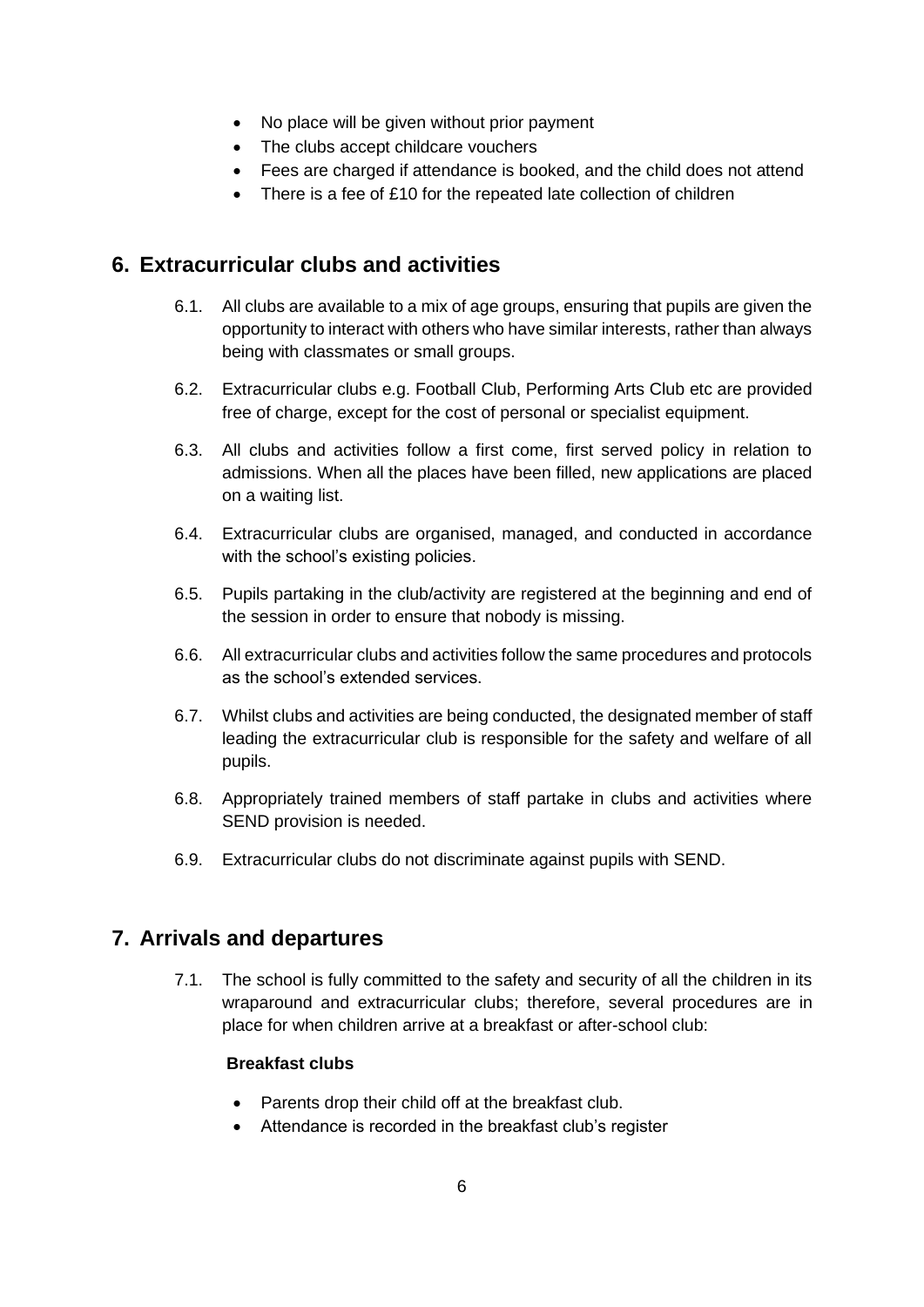• Children in Classes  $2 - 6$  will walk along to their respective classes when dismissed from the hall by the staff.

#### **After-school clubs**

- The assembly is in the school hall
- For children in years 3, 4, 5 and 6 a member of staff will be waiting at the assembly point and recorded in the after-school clubs register upon arrival.
- Nursery, Reception, Year 1 and Year 2 children will be collected from their classes by an after-school club staff member and recorded in the afterschool club's register upon arrival.
- If a pupil arrives at the collection point, but is not on the register, a staff member will check with the school and the parent before turning the pupil away.
- Where there are children booked to attend the club, but they have not arrived, the club will call the children's parents immediately.
- Where parents cannot be contacted, and the whereabouts of any children remains unknown, the club will follow the procedures outlined in Section 9 of this policy.

# **7 Involving parents**

- 7.2. The school aims to achieve effective communication with parents; therefore, it has the following protocols in place to ensure effective information sharing:
	- Parents are invited to visit the facilities before their child attends.
	- All the club's policies are available on the school's website, and hard copies are also available upon request.
	- All members of staff take note of information from parents that could affect the happiness and wellbeing of their child.
	- Parents are welcomed at the collection point to exchange information and provide updates on their child's wellbeing.
	- An annual survey is conducted to collect feedback and improve services.

# **8. Missing child procedure**

- 8.1. The school has procedures in place to ensure the safety and wellbeing of all the children in the school's care.
- 8.2. The school ensures it holds at least two emergency contacts for each pupil registered at the club.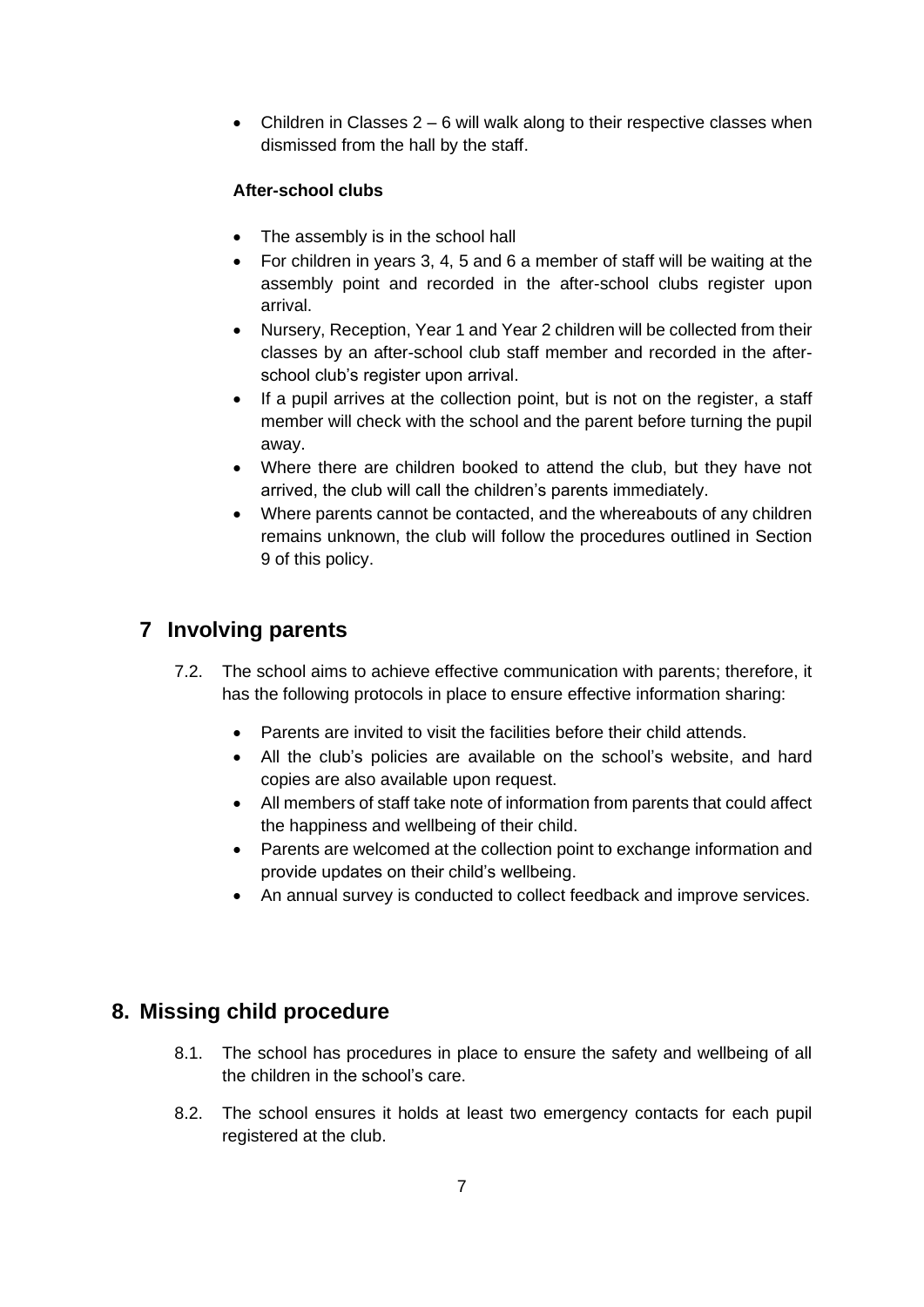- 8.3. All staff are informed of the missing child procedure as part of their induction.
- 8.4. If at any time a child cannot be located, the following steps are taken:
	- All members of staff are alerted that a pupil is missing.
	- Members of staff conduct a search of the premises and the surrounding area.
	- At least 1 member(s) of staff stays with the other children involved in the club, in order to prevent further problems and keep a calm atmosphere.
	- If the child is not located within 5 minutes, the police and the parents of the child are informed.
	- The search for the child continues until the police arrive.
	- The headteacher liaises with the police and the parents of the child.

#### <span id="page-9-0"></span>**9. Uncollected children**

- 9.1. Staff members do their best to ensure effective communication between clubs and parents. If a parent is up to 5 minutes late, the following procedures are followed:
	- The parent is reminded that they must notify a member of staff if they are running late
	- The parent is warned that repeated late arrival will result in penalty fees  $of f10.00$
- 9.2. If the parent is over 15 minutes late, the following procedure is followed:
	- A member of staff attempts to contact the parent using the details provided on the registration documents
	- If contact is not made, a message is left. The member of staff then attempts to reach the emergency contacts listed on the registration form
	- For the duration of the wait, the child is supervised by at least two members of staff
- 9.3. If the parent is more than 30 minutes late, the following procedures are followed:
	- If a member of staff has not reached the parent or an emergency contact, they contact the local social care team for advice
	- The child remains on the premises with a member of staff, or is placed with the local social care team
	- If the child has left the premises with the local social care team, a note is left on the door to the club informing the parent of the child's location. A contact number and address are displayed.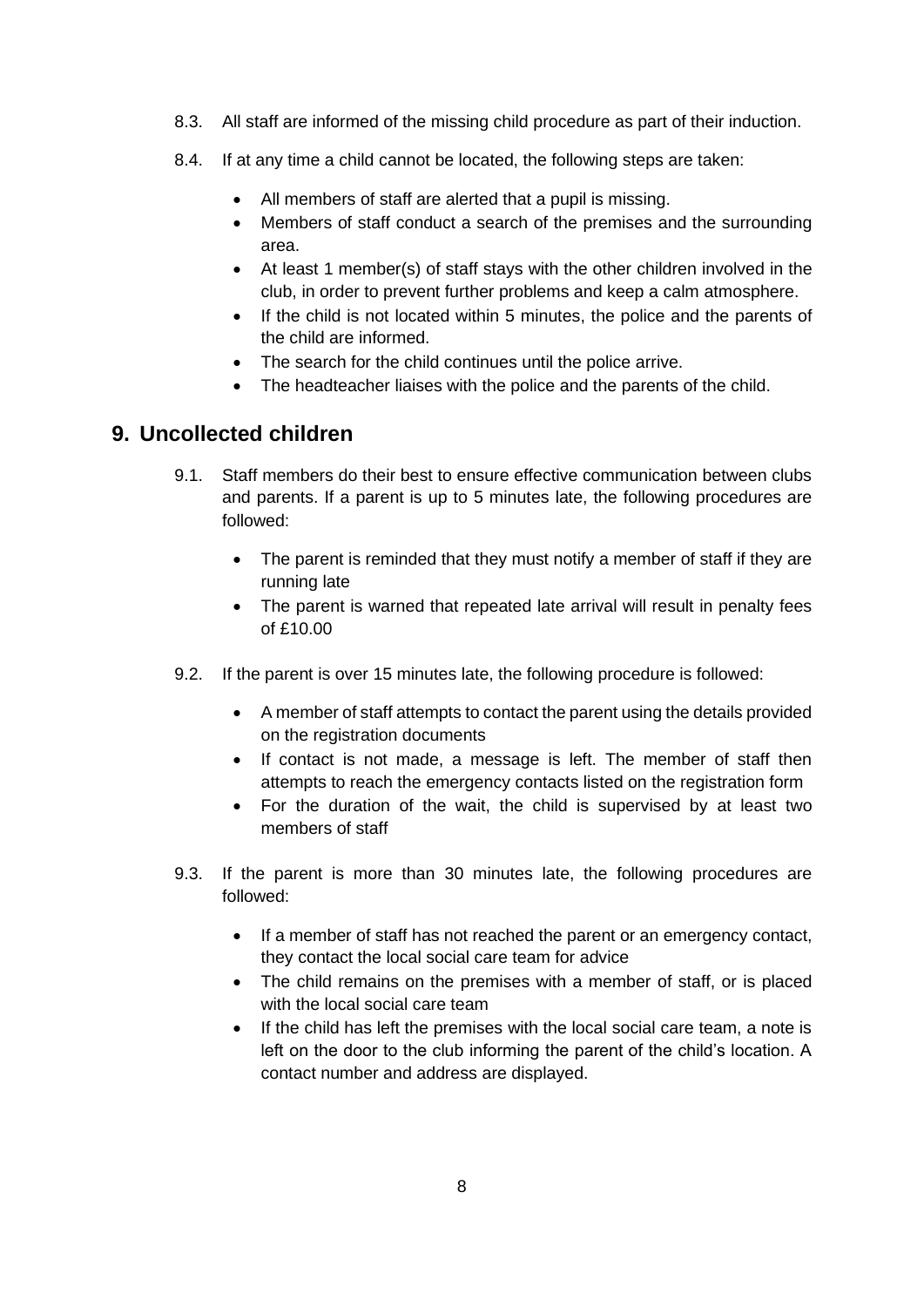# **10. Health and safety**

- 10.1. All members of staff at the school are aware of their responsibilities and duties in regards to the Health and Safety Policy. All members of staff are responsible for:
	- Recording incidents, accidents and near misses.
	- Maintaining a safe environment for children and adults.
	- Taking part in any relevant health and safety training.

#### **11. Illness and injury**

- 11.1. In the event of illness or injury, the school will act in accordance with the Accident Reporting Procedures, Health and Safety Policy and the First Aid Policy.
- 11.2. All members of staff are trained in first aid and are aware of their duties if a child is injured or becomes ill. In cases of minor illness or injury, the following procedures will be adhered to:
	- If a child becomes ill, the parents are contacted and asked to collect their child
	- If a child is complaining of illness, but the member of staff does not believe it is serious, they monitor the child until the end of the session
	- If a child suffers a minor injury, first aid is administered, and the child is closely monitored for the rest of the session
- 11.3. If a child suffers a major injury or becomes seriously ill, the following procedures are implemented:
	- If a child needs to go to the hospital, an ambulance is called and a member of staff accompanies them
	- The parents of the child are notified immediately
	- Following the incident, members of staff conduct a review of the incident in order to prevent any such incident from occurring in the future

# **12. Medication**

- 12.1. Members of staff always act in accordance with the school's Supporting Pupils with Medical Conditions Policy and First Aid Policy.
- 12.2. Members of staff are aware of the importance of administering prescribed medication to children. The school and its clubs understand that parental consent is crucial and has the following rules in place for administering medication to pupils: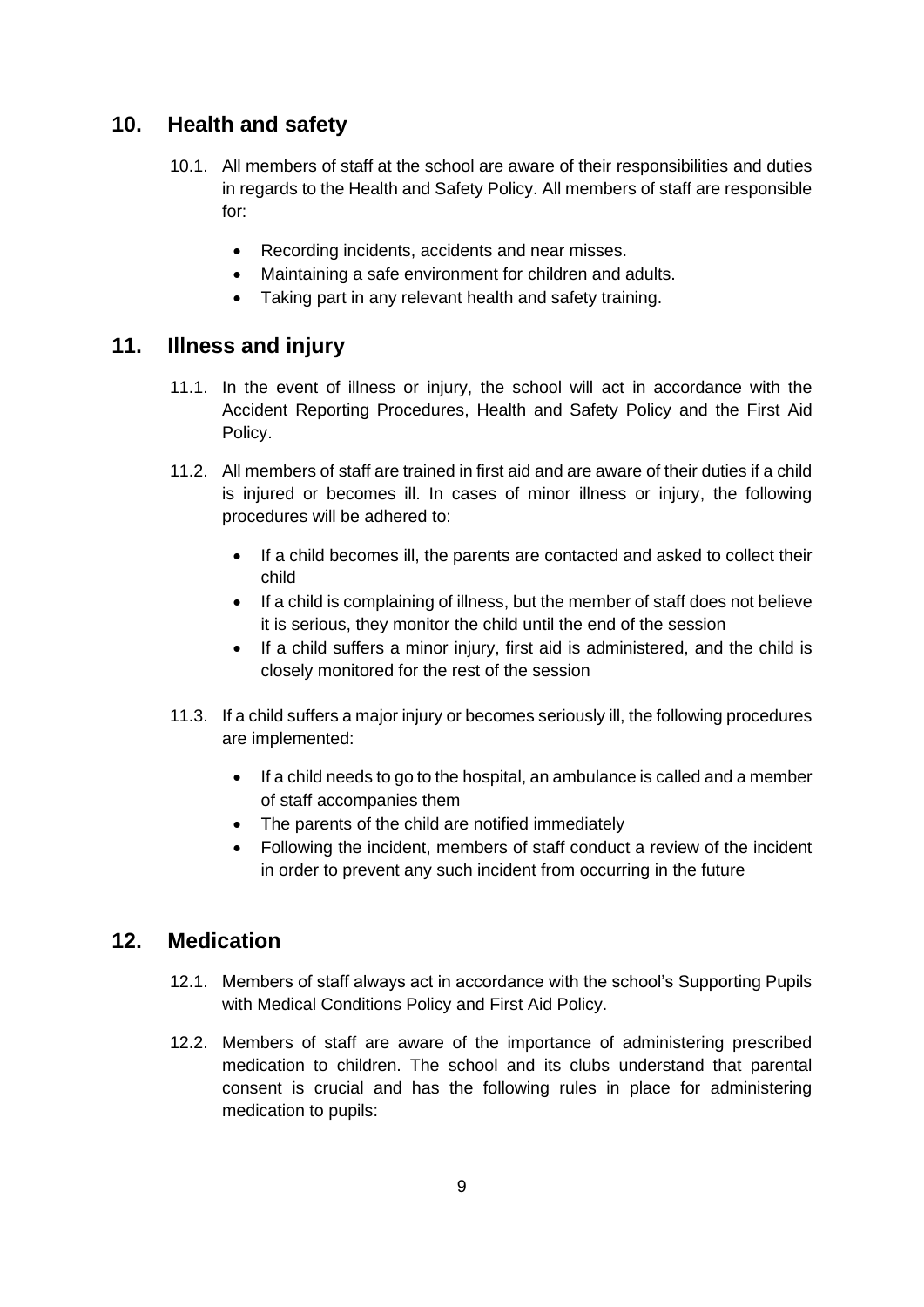- Before any medication is given, the child's medical forms are checked to see if the medication has been approved by the parent.
- When a member of staff administers medication, another member of staff witnesses the process.
- Details of the process are recorded on the child's medication form.
- If a child refuses to take the medication, the member of staff does not administer it. The parent is notified immediately.
- If a certain medication requires training to administer medication, only members of staff with the relevant training will administer it.
- If there are changes to the dosage or frequency of the medication, the changes are recorded on the medical forms. Parents are required to sign the forms again before any change in procedure.

#### **13. Behaviour**

- 13.1. The school's wraparound childcare services are subject to the existing Pupil Behaviour and Discipline Policy; disciplinary issues are reported to the parents of the child.
- 13.2. Repeated breaches of the Pupil Behaviour and Discipline Policy may result in the child being barred from attending the clubs.
- 13.3. Any outstanding fees paid by the parent are returned if a child is barred from attending the clubs.

# **14. Anti-Bullying Policy**

- 14.1. Any child who is the victim of bullying is supported in a sympathetic and friendly manner.
- 14.2. If bullying is reported, it is noted and investigated by a member of staff and the parents of both children are informed.
- 14.3. The school defines bullying as repeated harassment of others, including psychological, physical, verbal or emotional abuse.
- 14.4. If it is discovered that bullying has taken place, the following procedures are adhered to:
	- Incidents are dealt with in a sensitive and thorough way
	- Victims have the chance to discuss what happened with a member of staff
	- Victims of bullying are reassured that the case will be taken seriously
	- Victims of bullying are monitored to ensure further incidents do not occur
	- If another pupil reported the incident, they are reassured that they did the right thing
	- The child who is accused of bullying is made to understand why their behaviour was wrong